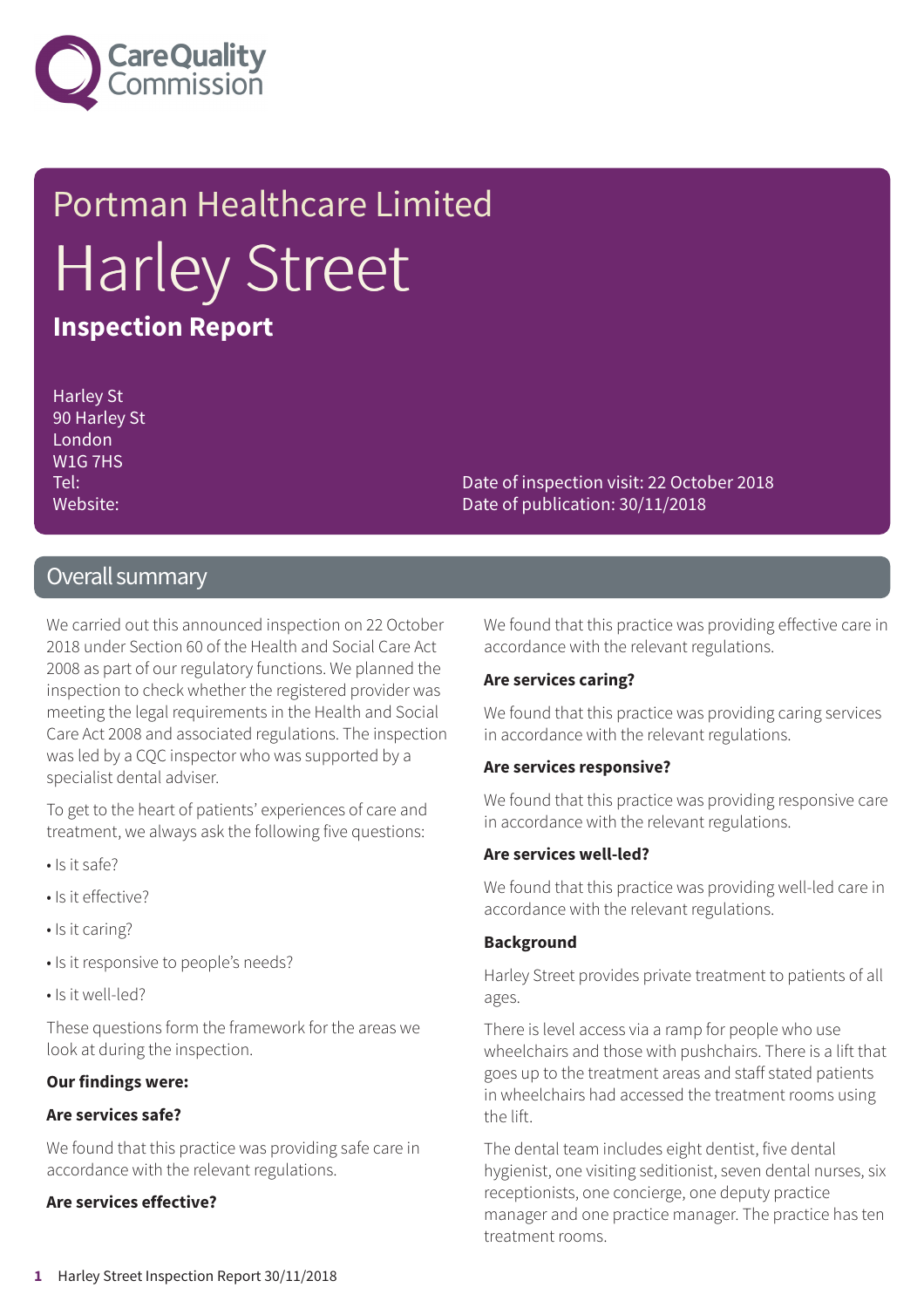## Summary of findings

The practice is owned by a company and as a condition of registration must have a person registered with the Care Quality Commission as the registered manager. Registered managers have legal responsibility for meeting the requirements in the Health and Social Care Act 2008 and associated regulations about how the practice is run. The registered manager at Harley St was the provider managers.

On the day of inspection, we collected six CQC comment cards filled in by patients.

During the inspection we spoke with a dentist, two dental nurses, a dental hygienist, a receptionist, the provider's compliance manager and the practice manager. We also spoke to four patients. We looked at practice policies and procedures and other records about how the service is managed.

The practice is open:

- Monday 8.00am to 6.00pm
- Tuesday8.00am to 8.00pm
- Wednesday8.00am to 6.00pm
- Thursday8.00am to 8.00pm
- Friday 8.00am to 6.00pm

#### **Our key findings were:**

- The practice appeared clean and well maintained.
- The practice had infection control procedures which reflected published guidance.
- Staff knew how to deal with emergencies. Appropriate medicines and life-saving equipment were available.
- The practice had systems to help them manage risk.
- The practice had suitable safeguarding processes and staff knew their responsibilities for safeguarding adults and children.
- The practice had thorough staff recruitment procedures.
- The clinical staff provided patients' care and treatment in line with current guidelines.
- Staff treated patients with dignity and respect and took care to protect their privacy and personal information.
- The practice was providing preventive care and supporting patients to ensure better oral health.
- The appointment system met patients' needs.
- The practice had effective leadership and a culture of continuous improvement.
- Staff felt involved and supported and worked well as a team.
- The practice asked staff and patients for feedback about the services they provided.
- The practice dealt with complaints positively and efficiently.
- The practice had suitable information governance arrangements. Although improvements could be made in regards to audits undertaken.
- The practice carried out conscious sedation for patients who would benefit. We found gaps in staff training and proper maintenance of records related to the procedures. These were brought to the attention of the provider and the provider made arrangements for appropriate training to be undertaken and records to be improved.

There were areas where the provider could make improvements. They should:

- Review the current staffing arrangements to ensure all dental care professionals are adequately supported by a trained member of the dental team when treating patients in a dental setting considering the guidance issued by the General Dental Council.
- Review the practice's protocols for conscious sedation, taking into account guidelines published by The Intercollegiate Advisory Committee on Sedation in Dentistry in the document 'Standards for Conscious Sedation in the Provision of Dental Care 2015.
- Review the practice's audit protocols to ensure audits of various aspects of the service, such as radiography and infection prevention and control are undertaken at regular intervals to help improve the quality of service. Practice should also ensure, that where appropriate audits have documented learning points and the resulting improvements can be demonstrated.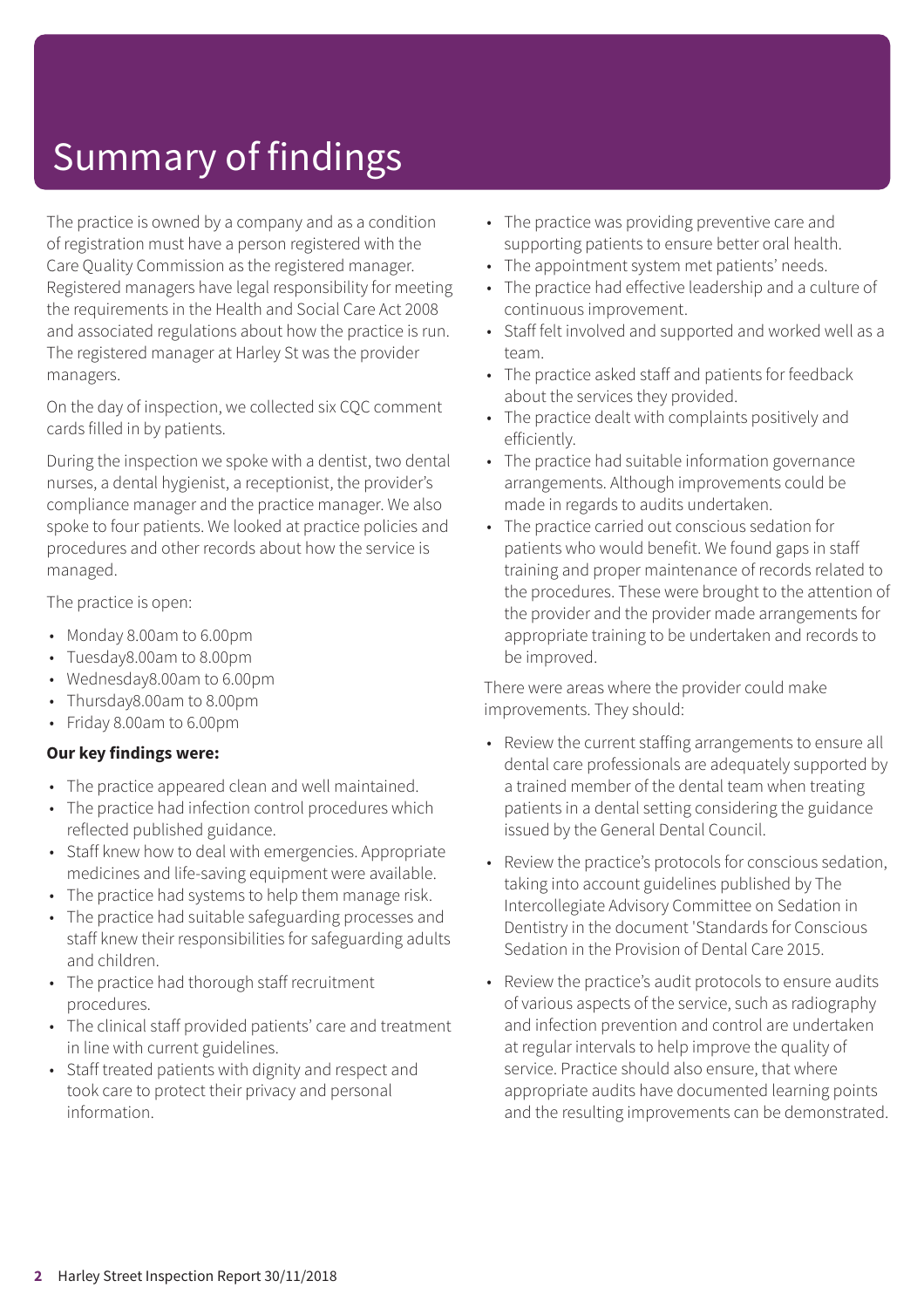## Summary of findings

### The five questions we ask about services and what we found

We always ask the following five questions of services.

#### **Are services safe?**

| The dividys dan the following five questions of services.                                                                                                                                                                                                        |                  |  |
|------------------------------------------------------------------------------------------------------------------------------------------------------------------------------------------------------------------------------------------------------------------|------------------|--|
| Are services safe?<br>We found that this practice was providing safe care in accordance with the relevant regulations.                                                                                                                                           | <b>No action</b> |  |
| The practice had systems and processes to provide safe care and treatment.                                                                                                                                                                                       |                  |  |
| The practice had systems and processes to provide safe care and treatment. They used learning<br>from incidents and complaints to help them improve.                                                                                                             |                  |  |
| Staff received training in safeguarding and knew how to recognise the signs of abuse and how to<br>report concerns.                                                                                                                                              |                  |  |
| Staff were qualified for their roles and the practice completed essential recruitment checks.                                                                                                                                                                    |                  |  |
| Premises and equipment were clean and properly maintained. The practice followed national<br>guidance for cleaning, sterilising and storing dental instruments.                                                                                                  |                  |  |
| The practice had suitable arrangements for dealing with medical and other emergencies.                                                                                                                                                                           |                  |  |
| Are services effective?<br>We found that this practice was providing effective care in accordance with the relevant<br>regulations                                                                                                                               | <b>No action</b> |  |
| The dentists assessed patients' needs and provided care and treatment in line with recognised<br>guidance. However, some improvements were required in regard to following guidance around<br>the use of sedation.                                               |                  |  |
| Patients described the treatment they received as efficient, professional and excellent. The<br>dentists discussed treatment with patients, so they could give informed consent and recorded<br>this in their records.                                           |                  |  |
| The practice had clear arrangements when patients needed to be referred to other dental or<br>health care professionals.                                                                                                                                         |                  |  |
| The practice supported staff to complete training relevant to their roles and had systems to help<br>them monitor this.                                                                                                                                          |                  |  |
| <b>Are services caring?</b><br>We found that this practice was providing caring services in accordance with the relevant<br>regulations.                                                                                                                         | <b>No action</b> |  |
| We received feedback about the practice from nine people. Patients were positive about all<br>aspects of the service the practice provided. They told us staff were caring, friendly and<br>attentive.                                                           |                  |  |
| They said that they were given helpful, detailed and clear explanations about dental treatment<br>and said their dentist listened to them. Patients commented that they made them feel at ease,<br>especially when they were anxious about visiting the dentist. |                  |  |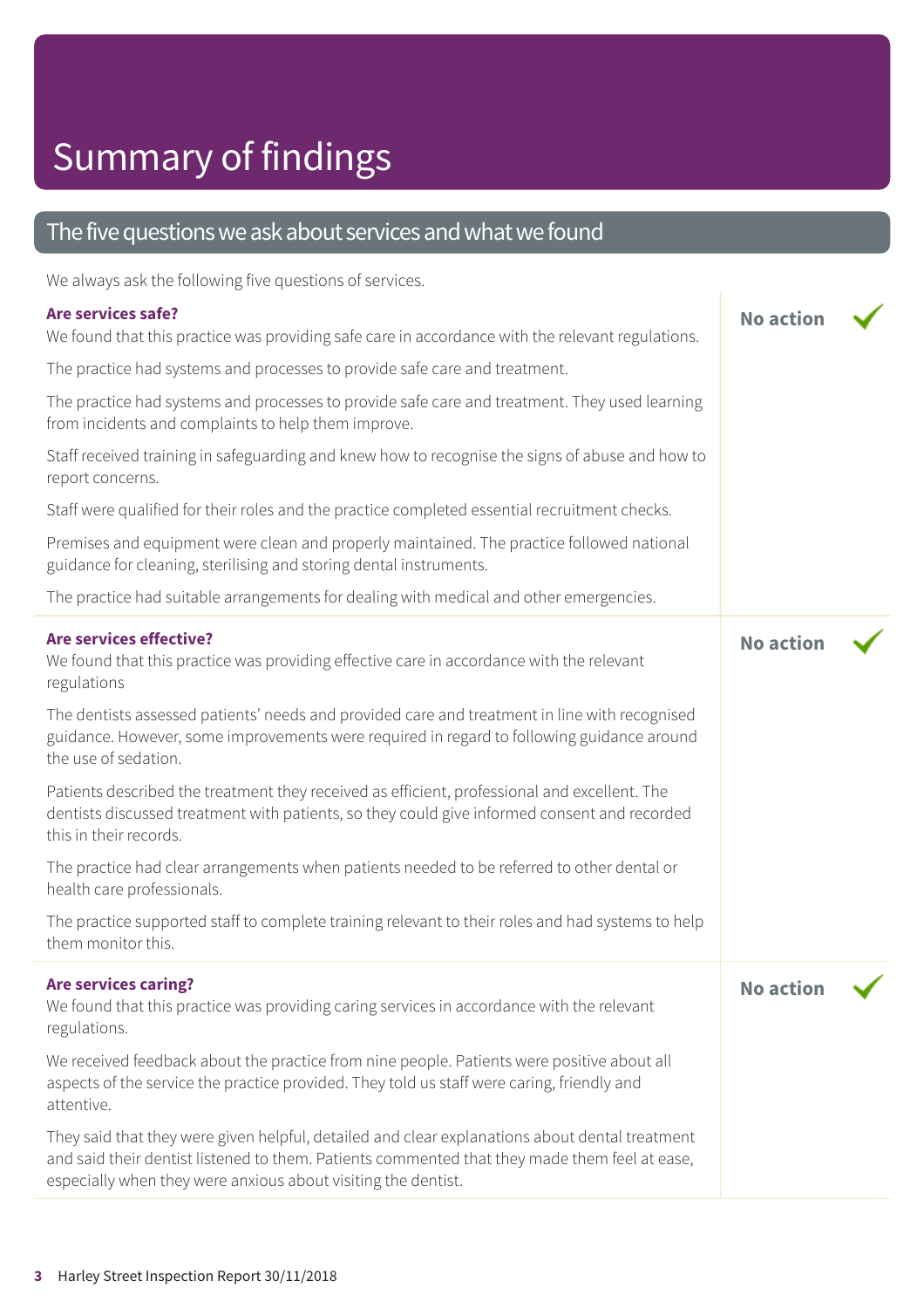# Summary of findings

| Are services responsive to people's needs?<br>We found that this practice was providing responsive care in accordance with the relevant<br>regulations.                                                                                                                                           | <b>No action</b> |  |
|---------------------------------------------------------------------------------------------------------------------------------------------------------------------------------------------------------------------------------------------------------------------------------------------------|------------------|--|
| The practice's appointment system was efficient and met patients' needs. Patients could get an<br>appointment quickly if in pain.                                                                                                                                                                 |                  |  |
| Staff considered patients' different needs. This included arrangements to help patients with<br>hearing loss.                                                                                                                                                                                     |                  |  |
| The practice took patients views seriously. They valued compliments from patients and<br>responded to concerns and complaints quickly and constructively.                                                                                                                                         |                  |  |
| Are services well-led?<br>We found that this practice was providing well-led care in accordance with the relevant<br>regulations.                                                                                                                                                                 | <b>No action</b> |  |
| The practice had arrangements to ensure the smooth running of the service. These included<br>systems for the practice team to discuss the quality and safety of the care and treatment<br>provided. There was a clearly defined management structure and staff felt supported and<br>appreciated. |                  |  |
| The practice team kept complete patient dental care records which were clearly written or typed<br>and stored securely.                                                                                                                                                                           |                  |  |
| The practice monitored clinical and non-clinical areas of their work to help them improve and<br>learn. This included asking for and listening to the views of patients and staff. However,<br>improvements were required in relation audits undertaken.                                          |                  |  |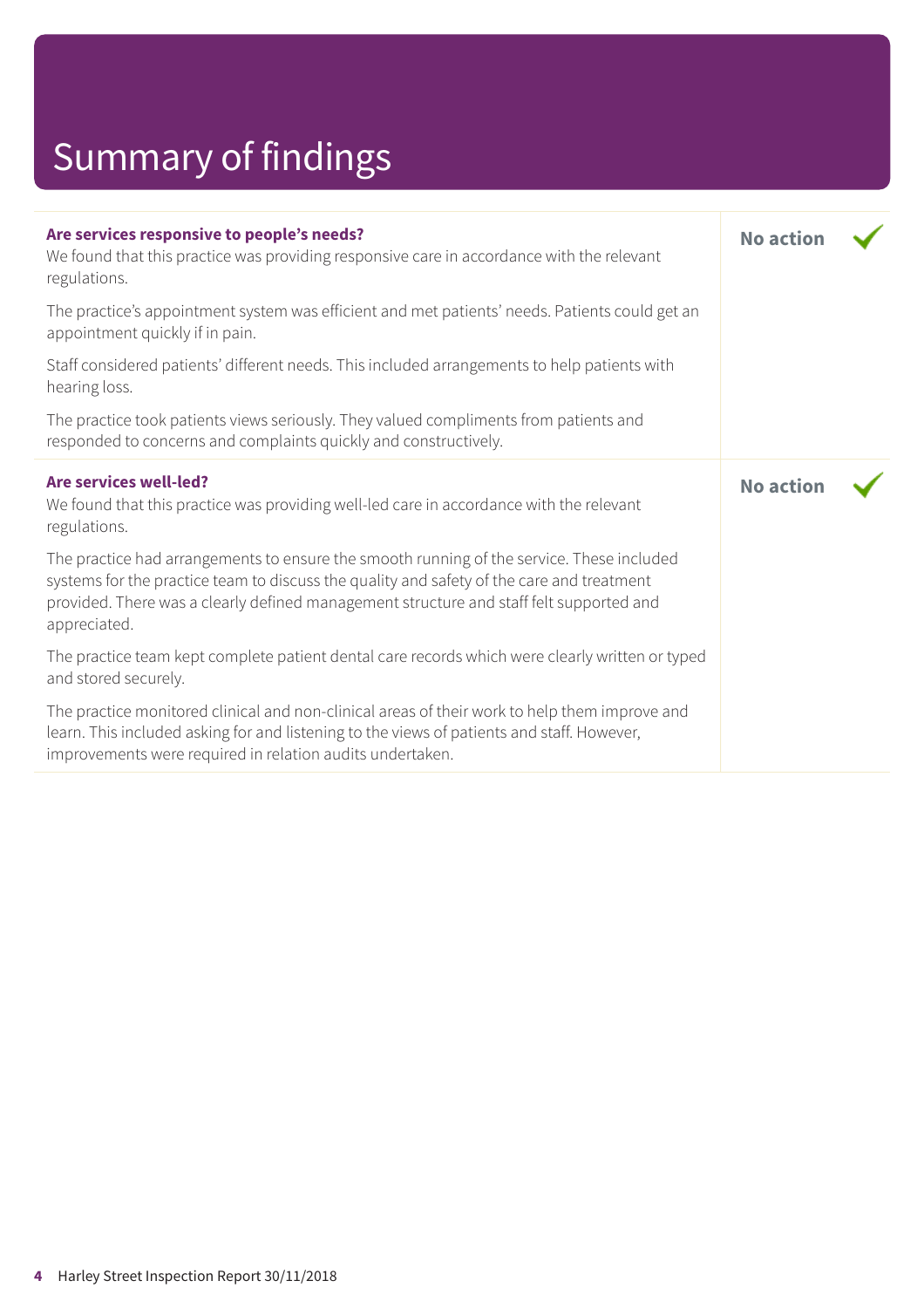## Are services safe?

### **Our findings**

#### **Safety systems and processes (including staff recruitment, Equipment & premises and Radiography (X-rays)**

The practice had clear systems to keep patients safe.

Staff knew their responsibilities if they had concerns about the safety of children, young people and adults who were vulnerable due to their circumstances. The practice had safeguarding policies and procedures to provide staff with information about identifying, reporting and dealing with suspected abuse. We saw evidence that staff received safeguarding training. Staff knew about the signs and symptoms of abuse and neglect and how to report concerns, including notification to the CQC.

There was a system to highlight vulnerable patients in their records e.g people with a learning disability or a mental health condition, or who require other support such as with mobility or communication.

The practice had a whistleblowing policy. Staff told us that they felt confident they could raise concerns without fear of recrimination.

The dentist used rubber dams in line with guidance from the British Endodontic Society when providing root canal treatment. In instances where the rubber dam was not used, such as for example refusal by the patient, and where other methods were used to protect the airway; this was suitably documented in the dental care record and a risk assessment completed.

The practice had a staff recruitment policy and procedure to help them employ suitable staff; and also had the appropriate checks in place for agency and locum staff. These reflected the relevant legislation. We looked at five staff recruitment records. These showed that the practice followed their recruitment procedure.

We noted that clinical staff were qualified and registered with the General Dental Council (GDC) and had professional indemnity cover.

The practice ensured that facilities and equipment were safe and that equipment was maintained according to manufacturers' instructions, including electrical and gas appliances.

Records showed that emergency lighting, fire detection and firefighting equipment such as smoke detectors and fire extinguishers were regularly tested.

The practice had suitable arrangements to ensure the safety of the radiography equipment. They met current radiation regulations and had the required information in their radiation protection file.

We saw evidence that the dentists justified, graded and reported on the radiographs they took. The practice carried out radiography audits every year following current guidance and legislation.

Clinical staff completed continuing professional development (CPD) in respect of dental radiography.

#### **Risks to patients**

There were systems to assess, monitor and manage risks to patient safety.

The practice's health and safety policies, procedures and risk assessments were up to date and reviewed regularly to help manage potential risk. The practice had current employer's liability insurance.

We looked at the practice's arrangements for safe dental care and treatment. The staff followed relevant safety regulation when using needles and other sharp dental items.

The provider had a system in place to ensure clinical staff had received appropriate vaccinations, including the vaccination to protect them against the Hepatitis B virus, and that the effectiveness of the vaccination was checked. Staff knew how to respond to a medical emergency and had completed training in emergency resuscitation and basic life support (BLS) every year.

Emergency equipment and medicines were available as described in recognised guidance. Staff kept records of their checks to make sure these were available, within their expiry date, and in working order.

A dental nurse worked with the dentists always. The dental hygienists worked alone but practice staff supported them including assisting them with decontamination of equipment. However, a risk assessment was not in place for working without chairside support. We spoke with the provider about this and they told us they would review these arrangements.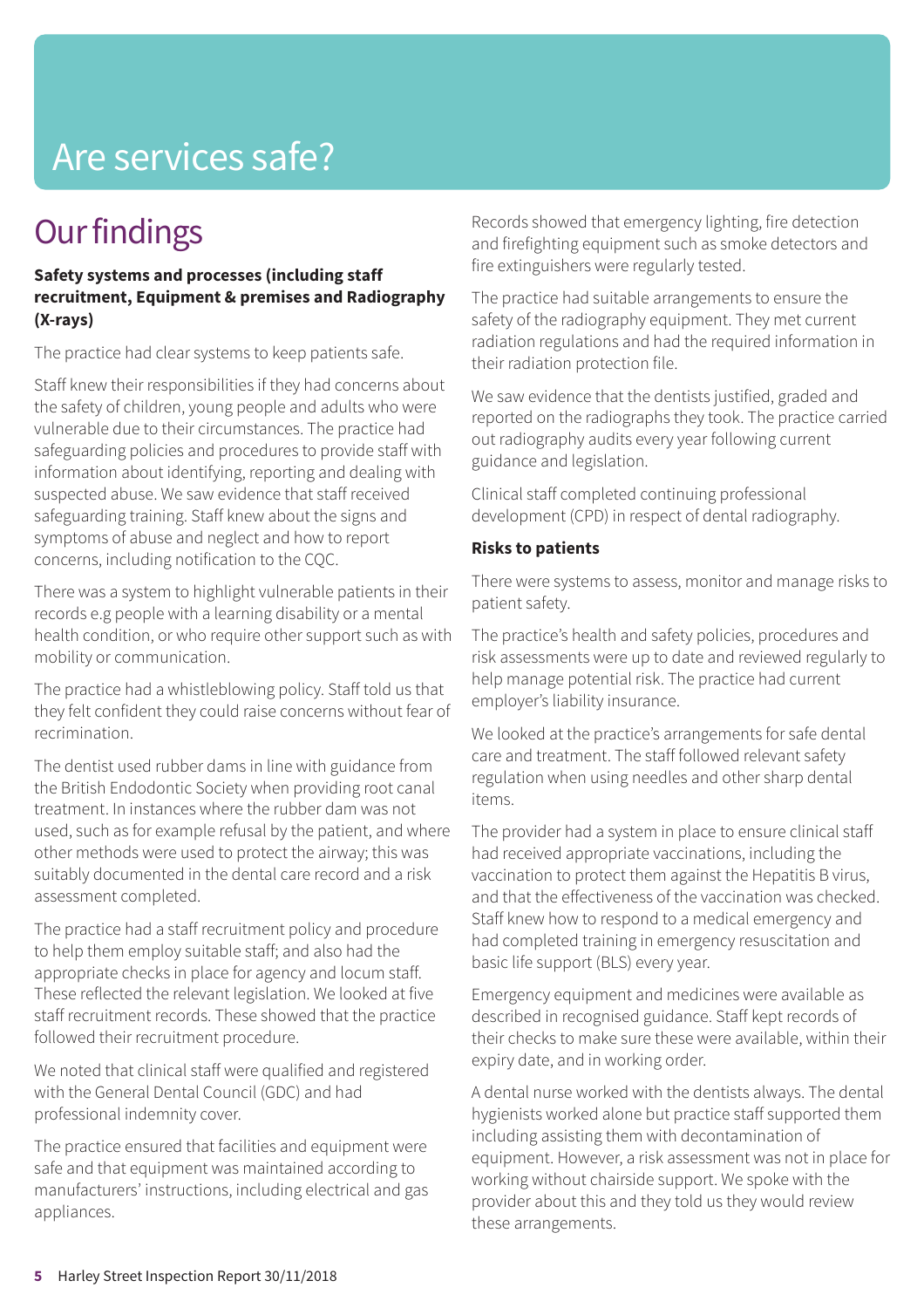### Are services safe?

The provider had suitable risk assessments to minimise the risk that can be caused from substances that are hazardous to health.

The practice had an infection prevention and control policy and procedures. They followed guidance in The Health Technical Memorandum 01-05: Decontamination in primary care dental practices (HTM01-05) published by the Department of Health. Staff completed infection prevention and control training and received updates as required.

The practice had suitable arrangements for transporting, cleaning, checking, sterilising and storing instruments in line with HTM01-05. The records showed equipment used by staff for cleaning and sterilising instruments were validated, maintained and used in line with the manufacturers' guidance.

The practice had in place systems and protocols to ensure that any dental laboratory work was disinfected prior to being sent to a dental laboratory and before the dental laboratory work was fitted in a patient's mouth.

The practice had procedures to reduce the possibility of Legionella or other bacteria developing in the water systems, in line with a risk assessment. All recommendations had been actioned and records of water testing and dental unit water line management were in place.

We saw cleaning schedules for the premises. The practice was clean when we inspected and patients confirmed that this was usual.

The practice had policies and procedures in place to ensure clinical waste was segregated and stored appropriately in line with guidance.

The practice carried out infection prevention and control audits. The latest audit showed the practice was meeting the required standards.

#### **Information to deliver safe care and treatment**

Staff had the information they needed to deliver safe care and treatment to patients.

We discussed with a dentist how information to deliver safe care and treatment was handled and recorded. We looked at a sample of dental care records to confirm our findings and noted that individual records were written and managed in a way that kept patients safe. Dental care records we saw were accurate, complete, and legible and were kept securely and complied with data protection requirements.

Patient referrals to other service providers contained specific information which allowed appropriate and timely referrals in line with practice protocols and current guidance.

#### **Safe and appropriate use of medicines**

The practice had reliable systems for appropriate and safe handling of medicines.

There was a suitable stock control system of medicines which were held on site. This ensured that medicines did not pass their expiry date and enough medicines were available if required.

#### **Track record on safety**

There were comprehensive risk assessments in relation to safety issues; these were updated regularly. The practice monitored and reviewed safety incidents. All incidents were investigated, documented and discussed with the rest of the dental practice team to prevent such occurrences happening again in the future. This helped it to understand risks that would lead to safety improvements.

#### **Lessons learned and improvements**

The practice learned and made improvements when things went wrong.

There was a system for receiving and acting on safety alerts. The practice learned from external safety events as well as patient and medicine safety alerts.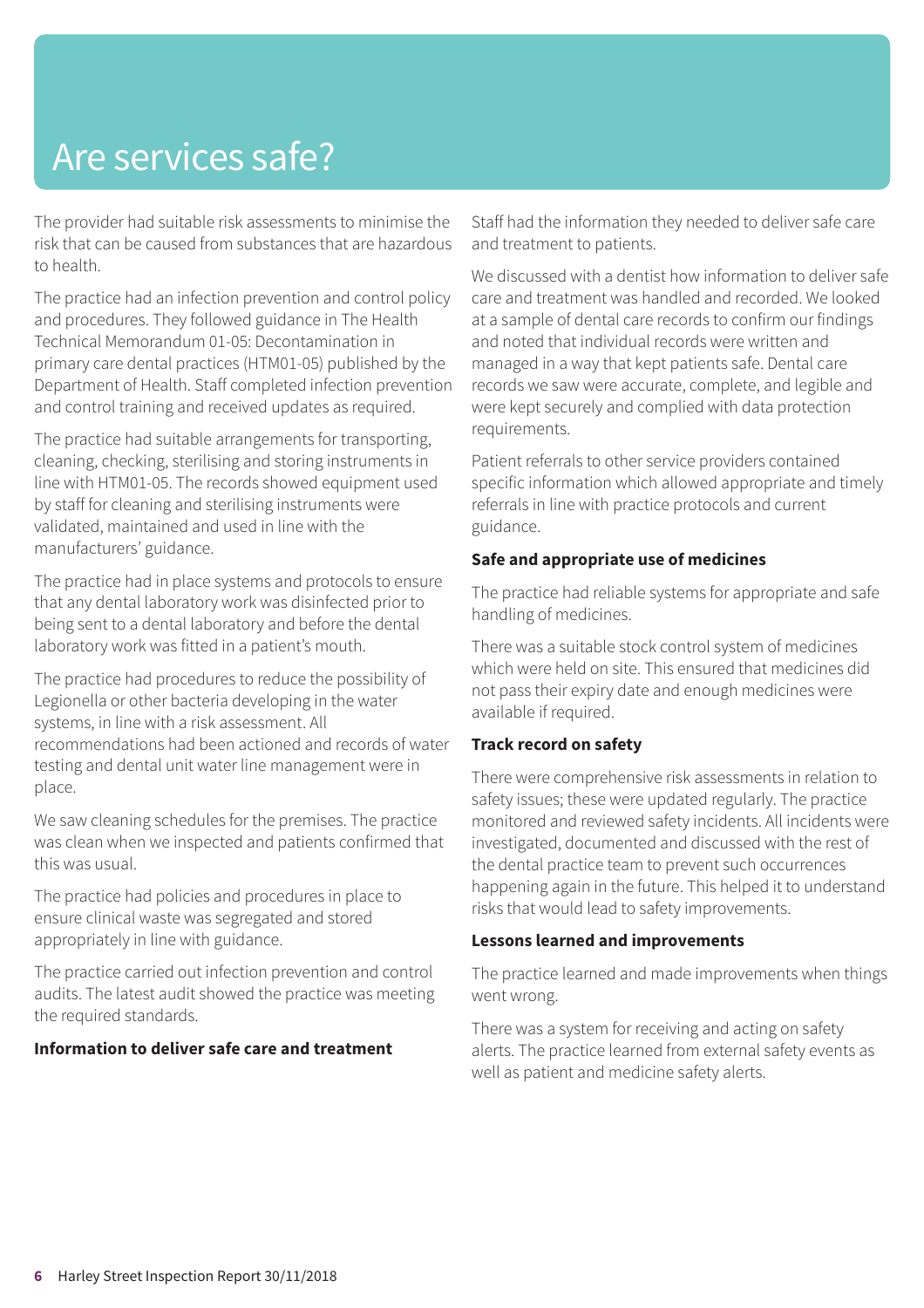# Are services effective?

(for example, treatment is effective)

### **Our findings**

#### **Effective needs assessment, care and treatment**

The practice had systems to keep dental practitioners up to date with current evidence-based practice. We saw that clinicians assessed needs and delivered care and treatment in line with current legislation, standards and guidance supported by clear clinical pathways and protocols.

The practice offered dental implants. These were placed by the three of the dentists at the practice that had undergone appropriate post-graduate training in this speciality. The provision of dental implants was in accordance with national guidance.

The practice had access to intra-oral cameras to enhance the delivery of care.

#### **Helping patients to live healthier lives**

The practice was providing preventive care and supporting patients to ensure better oral health in line with the Delivering Better Oral Health toolkit.

The dentist told us that they prescribed high concentration fluoride toothpaste if a patient's risk of tooth decay indicated this would help them. They used fluoride varnish for children based on an assessment of the risk of tooth decay.

The dentist told us that where applicable they discussed smoking, alcohol consumption and diet with patients during appointments. The practice had a selection of dental products for sale and provided health promotion leaflets to help patients with their oral health.

The practice was aware of national oral health campaigns and local schemes available in supporting patients to live healthier lives.

We spoke with a dentist and a dental hygienist who described to us the procedures they used to improve the outcome of periodontal treatment. This involved preventative advice and taking plaque and gum bleeding scores and detailed charts of the patients gum conditions.

Patients with more severe gum disease were recalled at more frequent intervals to review their compliance and to reinforce home care preventative advice.

#### **Consent to care and treatment**

The practice obtained consent to care and treatment in line with legislation and guidance.

The practice team understood the importance of obtaining and recording patients' consent to treatment. The dentist told us that they gave patients information about treatment options and the risks and benefits of these so that they could make informed decisions. Patients confirmed that their dentist listened to them and gave them clear information about their treatment.

The practice's consent policy included information about the Mental Capacity Act 2005. The team understood their responsibilities under the act when treating adults who may not be able to make informed decisions. The policy also referred to the legal precedent (formerly called the Gillick competence) by which a child under the age of 16 years of age can consent for themselves. The staff were aware of the need to consider this when treating young people under 16 years of age.

Staff described how they involved patients' relatives or carers when appropriate and made sure that they had enough time to explain treatment options clearly.

#### **Monitoring care and treatment**

The practice kept detailed dental care records containing information about the patients' current dental needs, past treatment and medical histories. The dentists assessed patients' treatment needs in line with recognised guidance.

We saw that the practice audited patients' dental care records to check that the dentists recorded the necessary information.

The practice carried out conscious sedation for patients who would benefit. This was carried out by a visiting sedationist . The practice had some systems to help them do this safely including some checks before and after treatment and emergency equipment requirements. However, there were gaps - for example the staff supporting the dentist had not undertaking ILS training, there were no records of assessment discussion prior to sedation taking place or sedation consent forms. We spoke with the provider about this and they told us the sedation company kept all the records relating to sedation. They told us going forward they would ensure that they retained copies of all the sedation records and they had requested records from the sedation company. They also told us that ILS training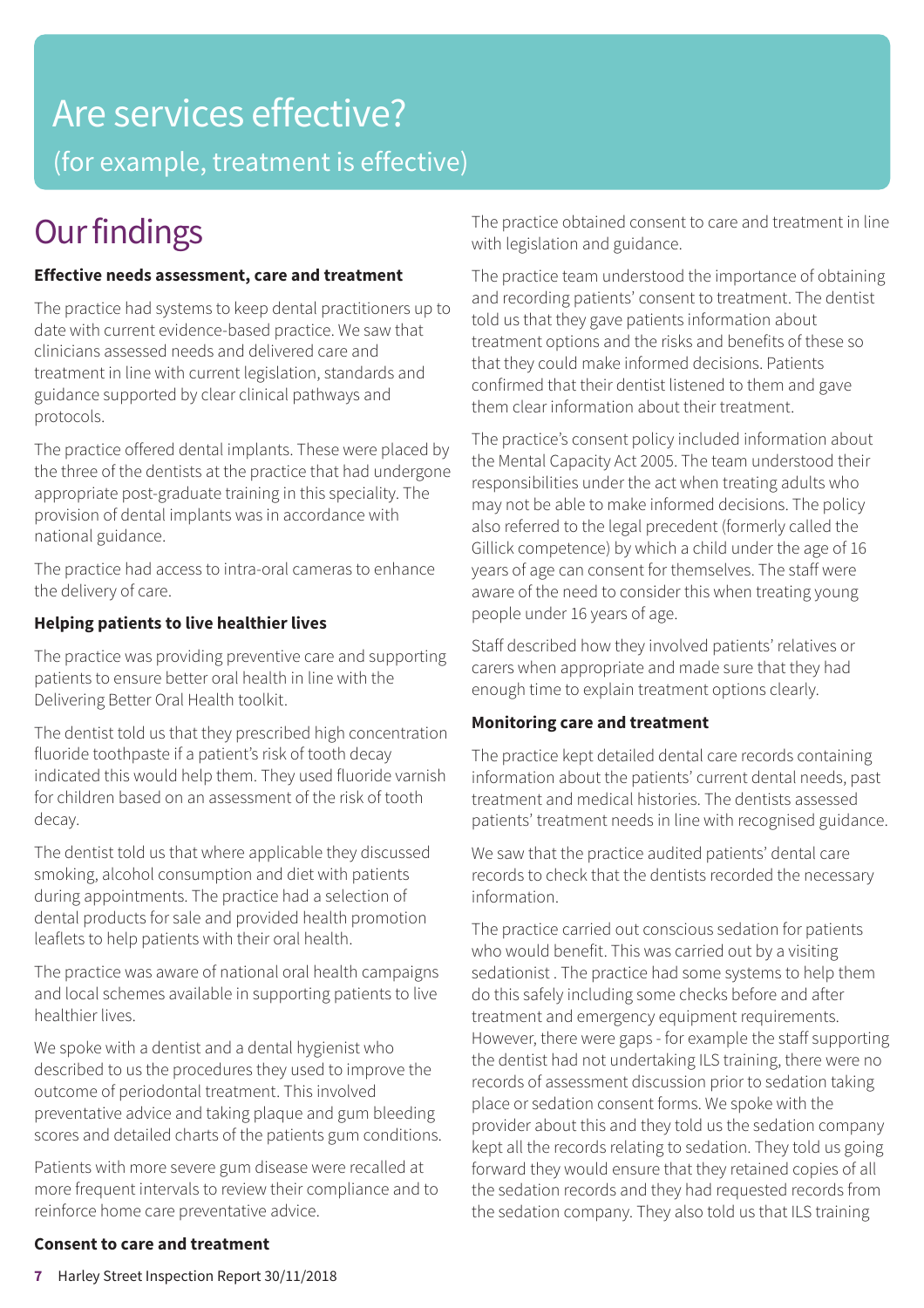### Are services effective? (for example, treatment is effective)

had been arranged for staff to take place in December 2018, and that they would ensure they used ILS trained staff from agencies in the interim period until their permanent staff had received the training.

#### **Effective staffing**

Staff had the skills, knowledge and experience to carry out their roles. Staff new to the practice had a period of induction based on a structured induction programme. We confirmed that clinical staff completed the continuing professional development required for their registration with the General Dental Council.

Staff told us that they discussed training needs during one to one meetings.

#### **Co-ordinating care and treatment**

**Staff worked together and with other health and social care professionals to deliver effective care and treatment.**

The dentist confirmed that they referred patients to a range of specialists in primary and secondary care if they needed treatment the practice did not provide.

The practice had systems and processes to identify, manage, follow up and where required refer patients for specialist care when presenting with bacterial infections.

The practice also had systems and processes for referring patients with suspected oral cancer under the national two week wait arrangements. This was initiated by NICE in 2005 to help make sure patients were seen quickly by a specialist.

The practice monitored all referrals to make sure they were dealt with promptly.

The practice was a referral clinic for suspected cancer and they monitored and ensured the clinicians were aware of all incoming referrals on a daily basis.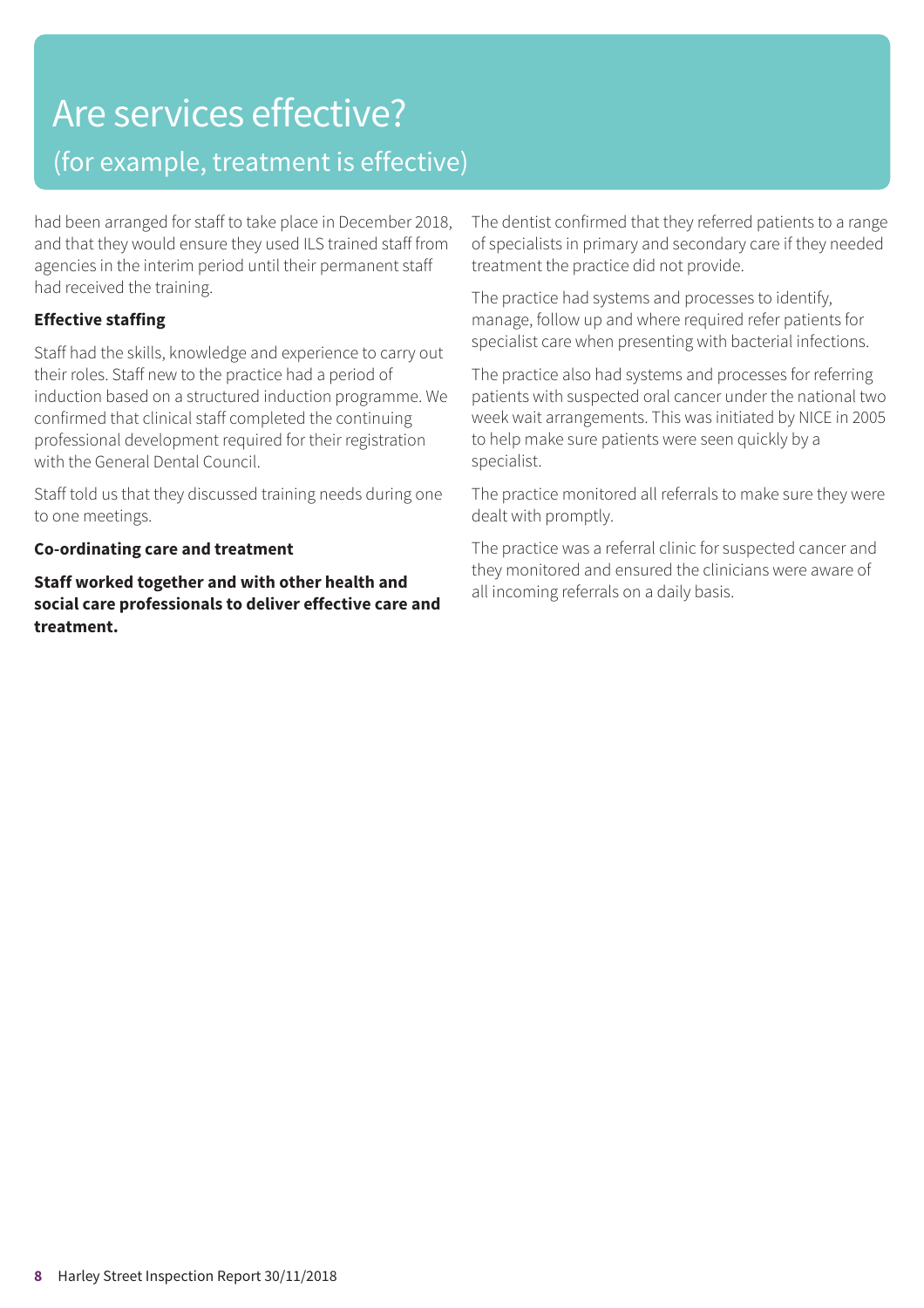## Are services caring?

### **Our findings**

#### **Kindness, respect and compassion**

Staff treated patients with kindness, respect and compassion.

Staff were aware of their responsibility to respect people's diversity and human rights.

Patients commented positively that staff were friendly, polite and caring. We saw that staff treated patients respectfully and kindly and were friendly towards patients at the reception desk and over the telephone.

Patients said staff were compassionate and understanding and they told us they could choose whether they saw a male or female dentist.

Patients told us staff were kind and helpful when they were in pain, distress or discomfort.

#### **Privacy and dignity**

The practice respected and promoted patients' privacy and dignity.

Staff were aware of the importance of privacy and confidentiality. The layout of reception and waiting areas provided privacy when reception staff were dealing with patients. Staff told us that if a patient asked for more privacy. The reception computer screens were not visible to patients and staff did not leave patients' personal information where other patients might see it.

Staff password protected patients' electronic care records and backed these up to secure storage. They stored paper records securely.

#### **Involving people in decisions about care and treatment**

Staff helped patients be involved in decisions about their care and were aware of the requirements under the Equality Act Interpretation services were available for patients who did not have English as a first language. Staff helped patients and their carers find further information and access community and advocacy services. They helped them ask questions about their care and treatment.

• There was a loop system available for people with hearing problems.

The practice gave patients clear information to help them make informed choices. Patients confirmed that staff listened to them, did not rush them and discussed options for treatment with them. A dentist described the conversations they had with patients to satisfy themselves they understood their treatment options.

The practice's website provided patients with information about the range of treatments available at the practice.

The dentist described to us the methods they used to help patients understand treatment options discussed. These included for example photographs, models, videos, X-ray images and an intra-oral camera. The intra-oral cameras enabled photographs to be taken of the tooth being examined or treated and shown to the patient/relative to help them better understand the diagnosis and treatment.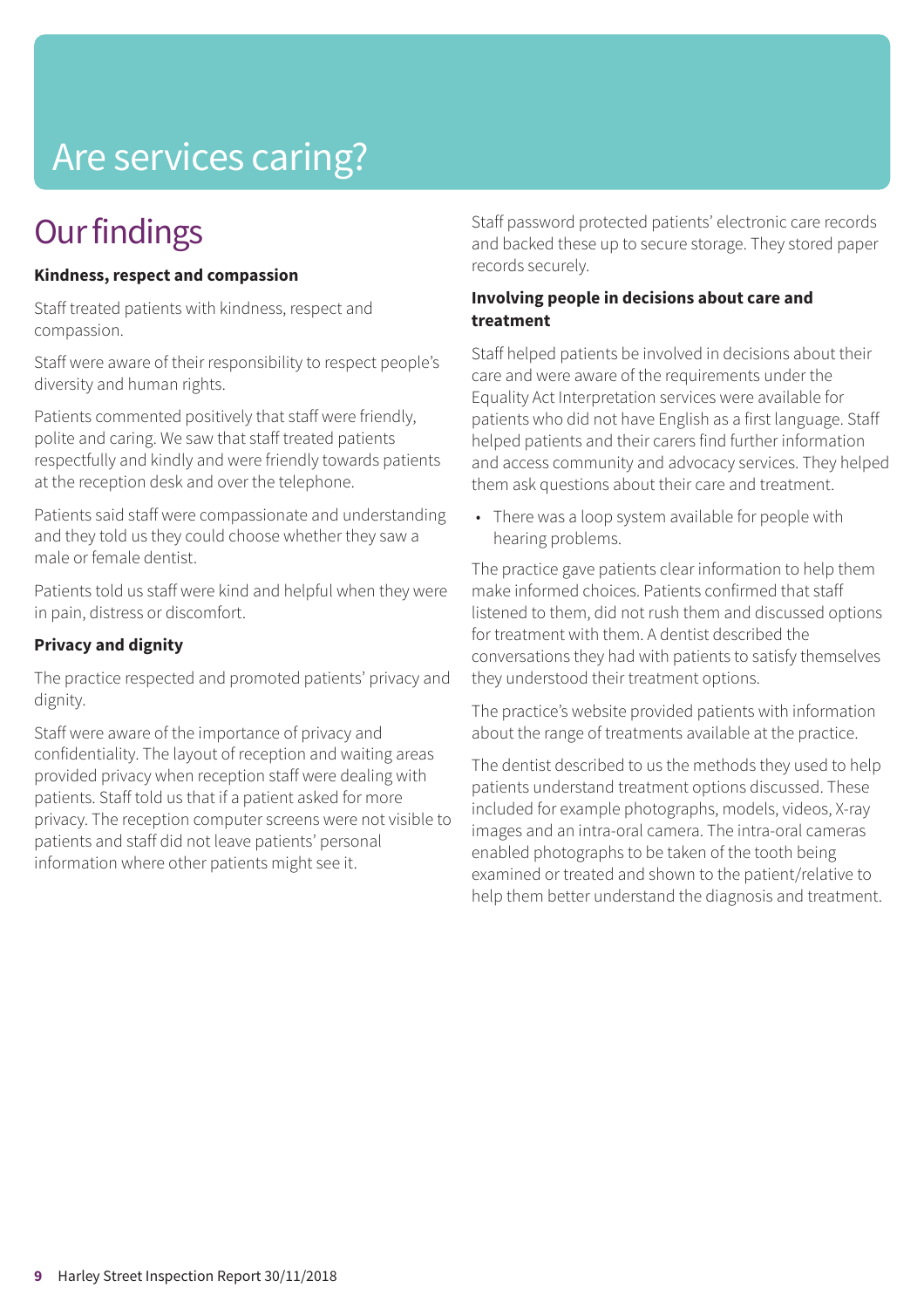### Are services responsive to people's needs? (for example, to feedback?)

### **Our findings**

#### **Responding to and meeting people's needs**

The practice organised and delivered services to meet patients' needs. It took account of patient needs and preferences.

Patients described high levels of satisfaction with the responsive service provided by the practice.

A Disability Access audit had been completed and an action plan formulated in order to continually improve access for patients.

#### **Timely access to services**

Patients were able to access care and treatment from the practice within an acceptable timescale for their needs.

The practice displayed its opening hours in the it in their practice information leaflet and on their website.

The practice had an efficient appointment system to respond to patients' needs. Staff told us that patients who requested an urgent appointment were seen the same day. Patients told us they had enough time during their appointment and did not feel rushed. Appointments ran smoothly on the day of the inspection and patients were not kept waiting.

They took part in an emergency on-call arrangement with a 24 hour answering service. The service took patient's details and sent them to a designated dentist who responded appropriately, including putting the patient in contact with one of the practice dentists when appropriate.

Patients confirmed that they could make routine and emergency appointments easily and were rarely kept waiting for their appointment.

#### **Listening and learning from concerns and complaints**

The practice took complaints and concerns seriously and responded to them appropriately to improve the quality of care.

The practice had a complaints policy providing guidance to staff on how to handle a complaint.

The practice manager was responsible for dealing with these. Staff told us they would tell the practice manager about any formal or informal comments or concerns straight away so that patients received a quick response.

The practice manager told us that they aimed to settle complaints in-house and invited patients to speak with them in person to discuss these. Information was available about organisations patients could contact if not satisfied with the way the practice dealt with their concerns.

We looked at comments, compliments and complaints the practice received in the last twelve months. These showed that the practice responded to concerns appropriately and discussed outcomes with staff to share learning and improve the service.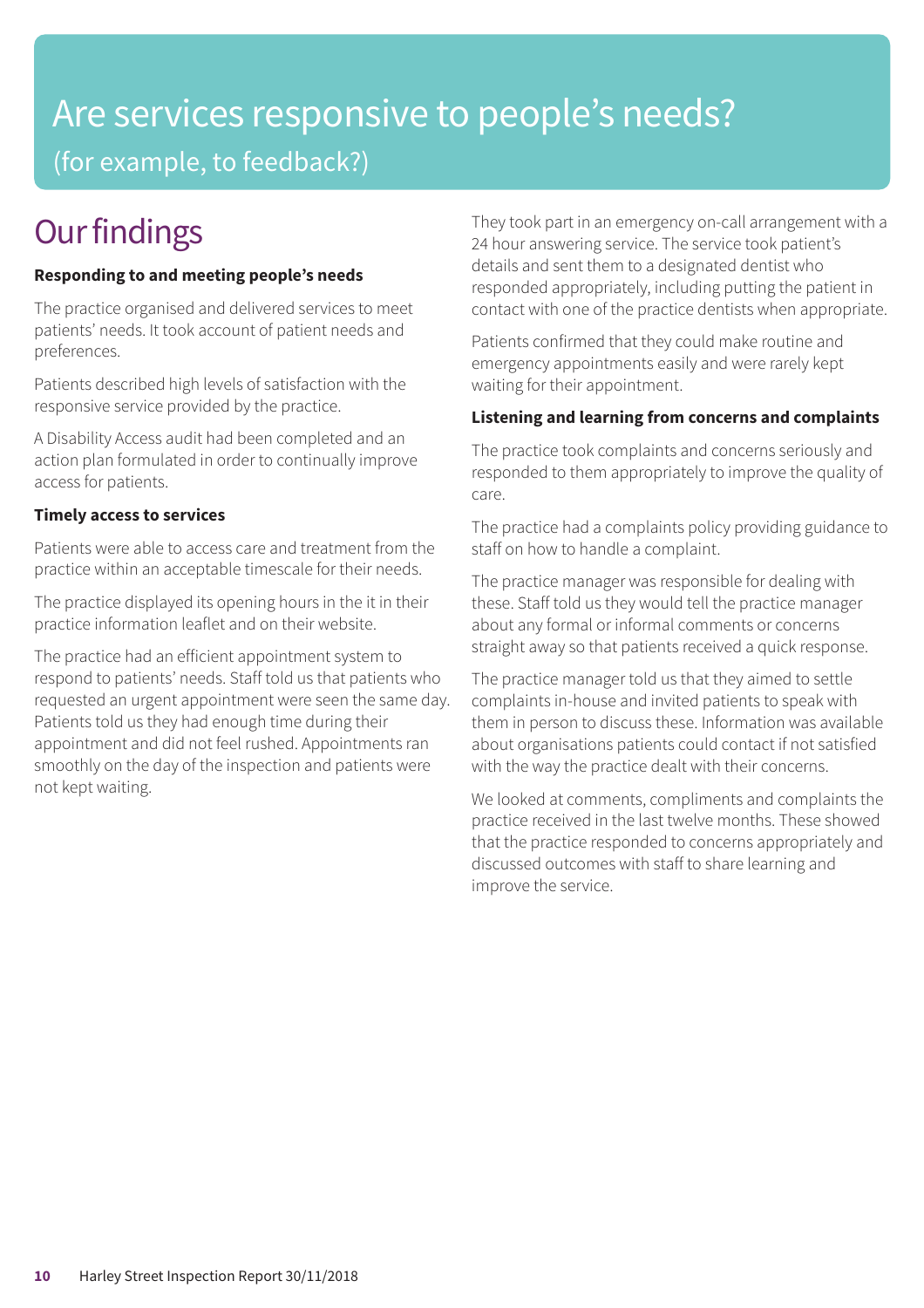## Are services well-led?

### **Our findings**

#### **Leadership capacity and capability**

The practice manager had the experience, capacity and skills to deliver the practice strategy and address risks to it.

They were knowledgeable about issues and priorities relating to the quality and future of services. They understood the challenges and were addressing them.

The practice manager was visible and approachable. They worked closely with staff and others to make sure they prioritised compassionate and inclusive leadership.

The practice had effective processes to develop leadership capacity and skills, including planning for the future leadership of the practice.

#### **Vision and strategy**

There was a clear vision and set of values. The practice had a realistic strategy and supporting business plans to achieve priorities.

#### **Culture**

The practice had a culture of high-quality care, which focused on the needs of patients.

Staff stated they felt supported and valued. They were happy and proud to work in the practice.

The practice had arrangements to support staff and to ensure that behaviour and performance were consistent with the practice's vision and values.

Openness, honesty and transparency were demonstrated when responding to incidents and complaints. The provider was aware of and had systems to ensure compliance with the requirements of the Duty of Candour.

Staff we spoke with told us that they were able to raise concerns and were encouraged to do so. They had confidence that these would be addressed.

#### **Governance and management**

There were clear responsibilities, roles and systems of accountability to support good governance and management.

The practice manager was responsible for the day to day running of the service, with support from a Compliance Manager. Staff knew the management arrangements and their roles and responsibilities.

The provider had a system of clinical governance in place which included policies, protocols and procedures that were accessible to all members of staff and were reviewed on a regular basis.

There were clear and effective processes for managing risks, issues and performance.

#### **Appropriate and accurate information**

The practice acted on appropriate and accurate information.

The practice had information governance arrangements and staff were aware of the importance of these in protecting patients' personal information.

#### **Engagement with patients, the public, staff and external partners**

The practice involved patients, the public, staff and external partners to support high-quality sustainable services.

The practice used patient feedback forms to obtain patients' views about the service. We reviewed the feedback forms received for October 2018.We saw that feedback from patients was positive

The practice gathered feedback from staff through meetings and informal discussions. Staff were encouraged to offer suggestions for improvements to the service and said these were listened to and acted on.

#### **Continuous improvement and innovation**

There were systems and processes for learning, continuous improvement and innovation.

The practice had quality assurance processes to encourage learning and continuous improvement. These included audits of dental care records, radiographs and infection prevention and control. However, some improvements were required in regards the range and frequency of audits. For example, the radiographic audit had not included radiographs undertaken by all dentists and the infection